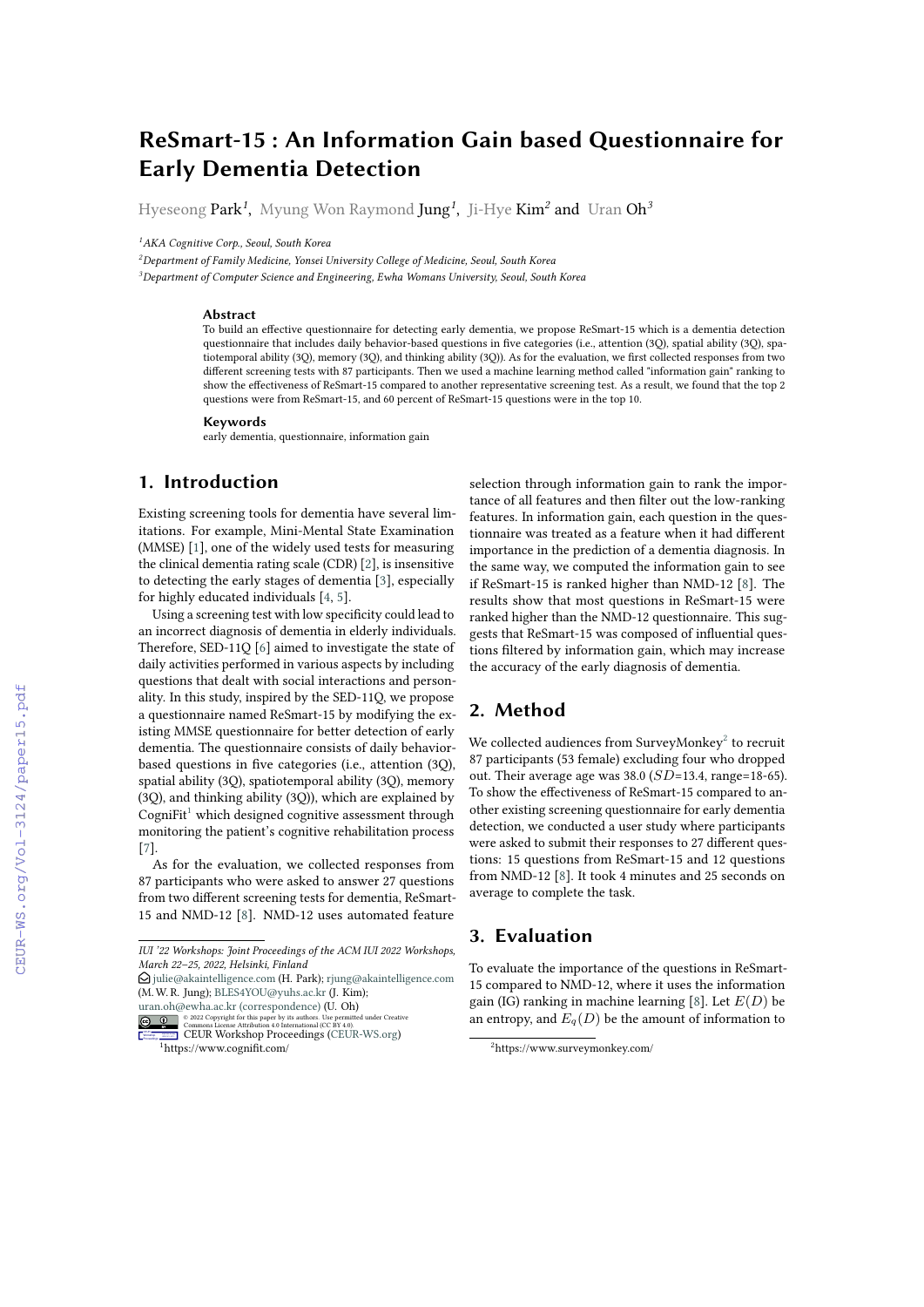| Rank           | IG   | Questionnaire | Questions                                                                           |  |  |
|----------------|------|---------------|-------------------------------------------------------------------------------------|--|--|
| 1              | 0.28 | Resmart-12    | Do you often forget the points that you want to talk about?                         |  |  |
| $\overline{2}$ | 0.27 | Resmart-9     | Are you having a hard time remembering where things are usually kept?               |  |  |
| 3              | 0.25 | $NMD-8$       | Is it difficult to learn how to use tools or equipment?                             |  |  |
| 4              | 0.23 | Resmart-3     | Do you suspect others of hiding, or stealing items when they cannot find them?      |  |  |
| 5              | 0.22 | $NMD-2$       | Do you forget the correct year and month?                                           |  |  |
| 6              | 0.22 | $NMD-6$       | Are regular activities or ordinary hobbies less than before?                        |  |  |
| $\overline{7}$ | 0.21 | Resmart-8     | Do you have trouble concentrating more than an hour?                                |  |  |
| 8              | 0.20 | $NMD-11$      | Are working or professional skills getting worse?                                   |  |  |
| 9              | 0.17 | Resmart-5     | Do you often forget appointments?                                                   |  |  |
| 10             | 0.16 | Resmart-4     | Do you have trouble handling money, such as when giving tips or calculating change? |  |  |
| 11             | 0.15 | Resmart-7     | Do you become disoriented in unfamiliar places?                                     |  |  |
| 12             | 0.15 | Resmart-15    | Do you confuse names of family members or friends?                                  |  |  |
| 13             | 0.14 | Resmart-14    | Do you feel that learning a new stuff takes longer than before?                     |  |  |
| 14             | 0.14 | $NMD-9$       | Is it difficult to get out (ride or drive to destination)?                          |  |  |
| 15             | 0.14 | $NMD-7$       | Is it difficult to take medicine by yourself?                                       |  |  |
| 16             | 0.14 | Resmart-11    | Are you getting lost in familiar surroundings such as their own neighborhood?       |  |  |
| 17             | 0.14 | $NMD-3$       | Is it difficult to remember the time of appointment?                                |  |  |
| 18             | 0.13 | $NMD-10$      | Is it getting worse to manage money?                                                |  |  |
| 19             | 0.13 | Resmart-10    | Do you repeat questions or statements or stories in the same day?                   |  |  |
| 20             | 0.13 | $NMD-5$       | Is it difficult to learn how to use tools or equipment?                             |  |  |
| 21             | 0.12 | Resmart-1     | Is cognitive function significantly worse than before?                              |  |  |
| 22             | 0.12 | $NMD-4$       | Is it difficult to deal with complicated financing issues?                          |  |  |
| 23             | 0.11 | $NMD-12$      | Do you often forget what you've talked about recently?                              |  |  |
| 24             | 0.11 | $NMD-1$       | Has cognitive impairment influence daily life, social networking and work?          |  |  |
| 25             | 0.11 | Resmart-2     | Do you misplace items more than once a month?                                       |  |  |
| 26             | 0.08 | Resmart-13    | Do you have to drink coffee to wake yourself up?                                    |  |  |
| 27             | 0.01 | Resmart-6     | Do you remain energetic in every day life?                                          |  |  |

<span id="page-1-0"></span>

| Table 1                                      |  |  |
|----------------------------------------------|--|--|
| The Questions ranks through information gain |  |  |

make an exact classification based on the partition by questions  $q$ , where  $D$  is the data sample in the training set. Then,  $E(D)$  and  $E_q(D)$  can be calculated as follows:

$$
E(D) = -\sum_{i=1}^{k} p_i \log_2(p_i),
$$
  

$$
E_q(D) = -\sum_{j=1}^{l} \frac{|D_j|}{|D|} \times E(D_j),
$$

where  $k$  is the number of classes,  $p_i$  is the probability that an arbitrary tuple in  $D$  belongs to class  $i$ , and  $l$  is the number of distinct values in  $q$ . In this study, we make total two classes where each class represents whether the user is in early dementia or not, which makes  $k = 2$ . Also, each questionnaire in ReSmart-15 and NMD-12 can only be answered by either yes or no, which makes  $l = 2$ . For simplicity, we diagnose early dementia when the number of "yes" answers is 14 or more, i.e., more than half of the total 27 questions. IG of each questionnaire  $q$ can be calculated by the difference between  $E(D)$  and  $E_q(D)$ .

## **4. Findings and Future Work**

The purpose of this experiment was to select influential questions based on a machine learning technique called information gain. This technique treats each question as a feature and each of them has a different level of importance in the prediction of a dementia diagnosis. As shown in Table [1,](#page-1-0) our experiment found that the top 2 questions were from ReSmart-15, and 60 percent of ReSmart-15 questions were in the top 10. This suggests that ReSmart-15 was composed of influential questions filtered by information gain, which may increase the accuracy of the early diagnosis of dementia. Furthermore, information gain can be used to remove redundant or unnecessary features with low importance (i.e., ReSmart-13 and ReSmart-6), and can simplify the procedure of diagnosis.

In the next experiment, to make our social robot as a health care device, we would like to examine whether the questions with the high impact selected by the machine learning the technique is likely to be more effective with a conversational voice-based interactive chatbot interface where it is known to have several benefits. It has the potential to act as a doctor for people with de-